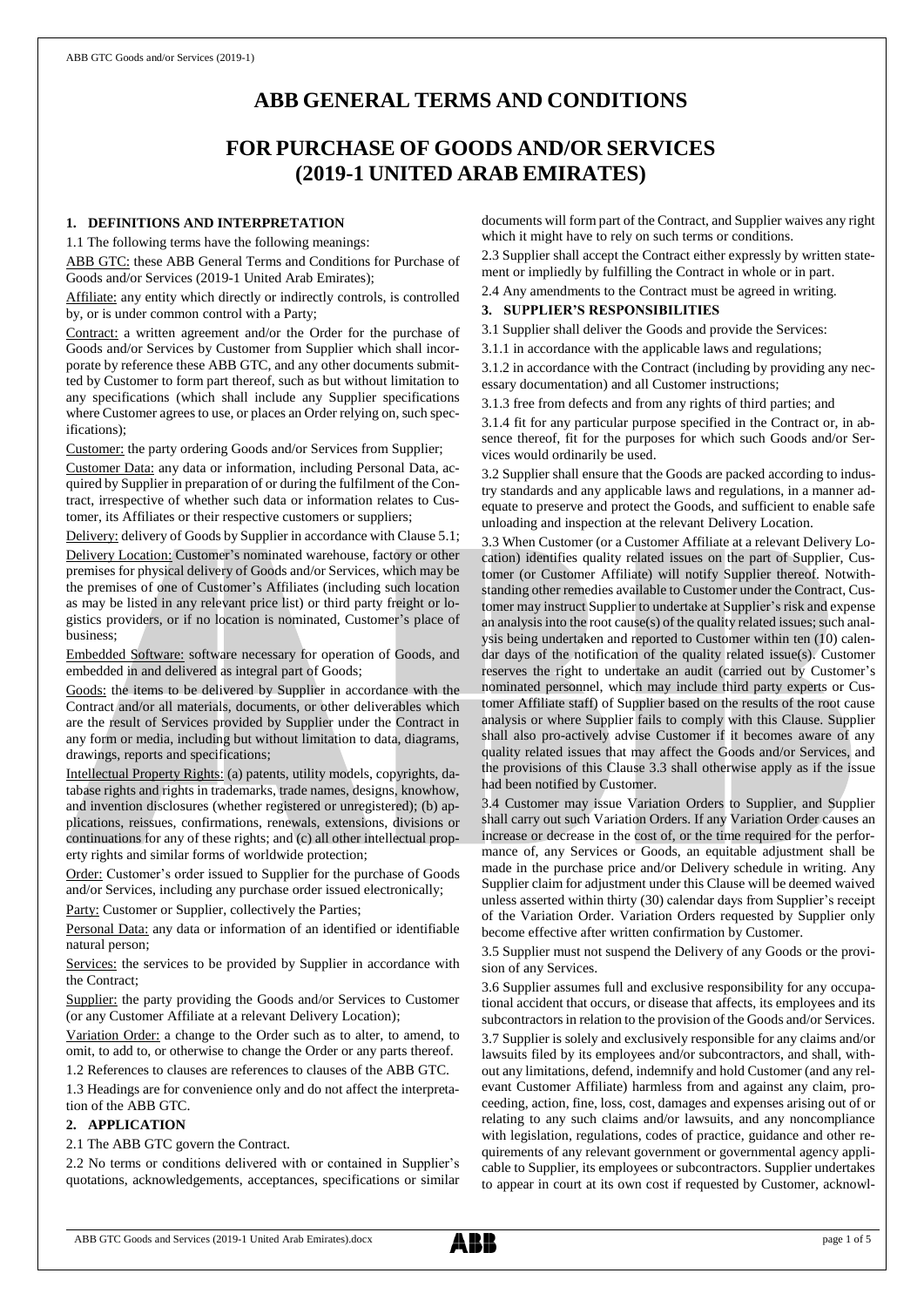#### ABB GTC Goods and/or Services (2019-1)

edging its status as sole and exclusive employer, and to provide Customer (and/or any relevant Customer Affiliate) with all requested documentation and information necessary to ensure proper legal defence of Customer or its Affiliates in court.

3.8 Customer is authorized to make, or procure the making of, any payments due to Supplier's employees and subcontractors providing Goods and/or Services under the Contract, in order to avoid lawsuits, liens or encumbrances. Such payments may be made through withholding Supplier's credits, offsetting or in any other way. Supplier shall provide any support requested by Customer with regard to such payments and indemnify and hold harmless Customer and its Affiliates for any payments made.

# **4. PAYMENT, INVOICING**

4.1 In consideration of the Goods delivered and/or the Services provided by Supplier in accordance with the Contract, Customer shall pay to Supplier the purchase price stated in the Contract provided the invoice fulfils the requirements defined by Customer. Payment shall be made in the country in which Supplier is registered, to a bank account in the name of Supplier. The price is inclusive of all fees and taxes (other than VAT or equivalent) and of all costs of manufacturing, processing, warehousing and packaging (including returning any returnable packaging) of any Goods.

4.2 Supplier shall submit invoices in an auditable form, complying with applicable laws, generally accepted accounting principles and the specific Customer requirements, containing the following minimum information: Supplier name, address and reference person including contact details; invoice date; invoice number; Order number and Supplier number; address of Customer; quantity; specification of Goods and/or Services; price (total amount invoiced); currency; tax or VAT amount; tax or VAT number; Authorized Economic Operator and/or Approved Exporter Authorization number and/or other customs identification number, if applicable; payment terms as agreed. Supplier shall state the Order number on all invoices (in particular but not limited to commercial, pro forma or customs invoices).

4.3 Invoices must be sent to the billing address specified in the Contract (or as otherwise agreed with Customer).

4.4 Customer shall pay the invoice in accordance with the payment terms agreed in the Contract.

4.5 Customer will reimburse expenses only at cost and to the extent agreed in writing.

4.6 Services charged on the basis of hourly rates require written confirmation of Supplier's time sheets by Customer. Supplier shall submit such time sheets to Customer for confirmation as may be instructed by Customer but latest together with any related invoice. Confirmation of time sheets cannot be construed as acknowledgement of any claims. Customer is not obliged to pay invoices based on time sheets which are not confirmed by Customer in writing.

4.7 Customer reserves the right to set off or withhold payment for Goods and/or Services not provided in accordance with the Contract.

4.8 If an invoice received by Customer is not paid by the due date, Supplier may give notice in writing that the amount is overdue. Thirty (30) days after receipt of notice, unless the payment is disputed in good faith by Customer, Supplier may charge interest at the rate of 3% above the 3-month LIBOR rate (for unsecured USD loans) on any unpaid and undisputed amount, from the date payment fell due (or such other date as may be agreed in writing between the Parties), until receipt of the amount owed. Supplier acknowledges and agrees that this Clause 4.8 provides Supplier with a substantial remedy in respect of any late payment of sums due under any Contract.

### **5. DELIVERY, PERFORMANCE OF SERVICES**

5.1 Unless agreed otherwise in the Contract, the Goods shall be delivered in accordance with INCOTERMS 2010 FCA, to the Delivery Location.

5.2 The Services shall be provided at the Delivery Location.

5.3 Supplier shall provide, no later than at the time of acceptance of the Contract, the following minimum information: number of packages and contents, the customs tariff numbers of the country of consignment, and the countries of origin for all Goods. For controlled Goods, the relevant national export control numbers must be indicated and, if the Goods and/or Services are subject to U.S. export regulations, the U.S. Export Control Classification Numbers (ECCN) or classification numbers of the International Traffic in Arms Regulations (ITAR) must be specified. Proofs of preferential origin as well as conformity declarations and marks of the country of consignment or destination are to be submitted without being requested; certificates of origin upon request.

5.4 The Goods shall be delivered, and Services shall be provided, during Customer's business hours (or those of the requested Delivery Location) unless otherwise requested by Customer.

5.5 Upon Delivery, Supplier (or its appointed carrier) shall provide Customer (or, if requested, any nominated Customer Affiliate at the Delivery Location) a delivery note and any other required export and import documents not mentioned in Clause 5.3. If Customer has approved partial delivery, such delivery note shall also include the outstanding balance.

5.6 Ownership of the Goods passes to Customer at Delivery. To the extent that the Goods contain Embedded Software, ownership of such Embedded Software will not passto Customer, but Supplier shall grant, or – as applicable – shall procure that the third party owner grants, Customer and all users a worldwide, irrevocable, perpetual, transferable, non-exclusive, royalty-free right to use the Embedded Software as integral part of such Goods and/or for servicing either of them. For the avoidance of doubt, Supplier shall have no rights of retention of title, and Supplier will convey good title to the Goods, free of any liens or encumbrances (but transfer of title and ownership in the Goods to Customer shall not release Customer from its obligation to pay for those Goods, in accordance with the terms of the Contract).

# **6. ACCEPTANCE**

6.1 Delivery of Goods or provision of Services shall not be deemed to be acceptance of such Goods or Services by Customer. Customer (or its nominated Customer Affiliate at the Delivery Location) shall have reasonable time to inspect or test the Goods and/or Services and to report any defects to Supplier. If a defect in the Goods and/or Services was not reasonably detectable during the inspection, Customer (or its nominated Customer Affiliate at the Delivery Location) shall have reasonable time to provide notice of such defect after it has become apparent and/or to reject the Goods and/or Services.

6.2 The Parties may agree on a certain acceptance procedure, in which case acceptance will be subject to Customer's written acceptance statement (or that of Customer's nominated Affiliate). Supplier shall inform Customer (and any relevant Customer Affiliate) in writing within a reasonable time period in advance when the Goods and/or Services are ready for acceptance.

6.3 Customer may enforce any remedy defined in the Contract for any rejected Goods or Services.

### **7. DELAY**

Supplier will deliver Goods in accordance with any date or time, and at least in accordance with any lead times, specified in the Contract. If the Delivery of Goods or the provision of Services does not comply with the agreed date(s), Customer may:

7.1 terminate the Contract in whole or in part;

7.2 refuse any subsequent delivery of the Goods or provision of the Services;

7.3 recover from Supplier any expenses reasonably incurred by Customer (or any affected Customer Affiliate) in obtaining the Goods and/or Services in substitution from another supplier;

7.4 claim damages for any cost, loss, expenses and liquidated damages incurred by Customer (or by any affected Customer Affiliate) which are attributable to Supplier's delay;

7.5 claim liquidated damages as agreed in the Contract;

and it is agreed that Customer may select one or more such remedies, and recovering costs or damages under any of Clauses 7.3 to 7.5 shall not exclude Customer from recovering other costs or damages under the other parts of this Clause 7.

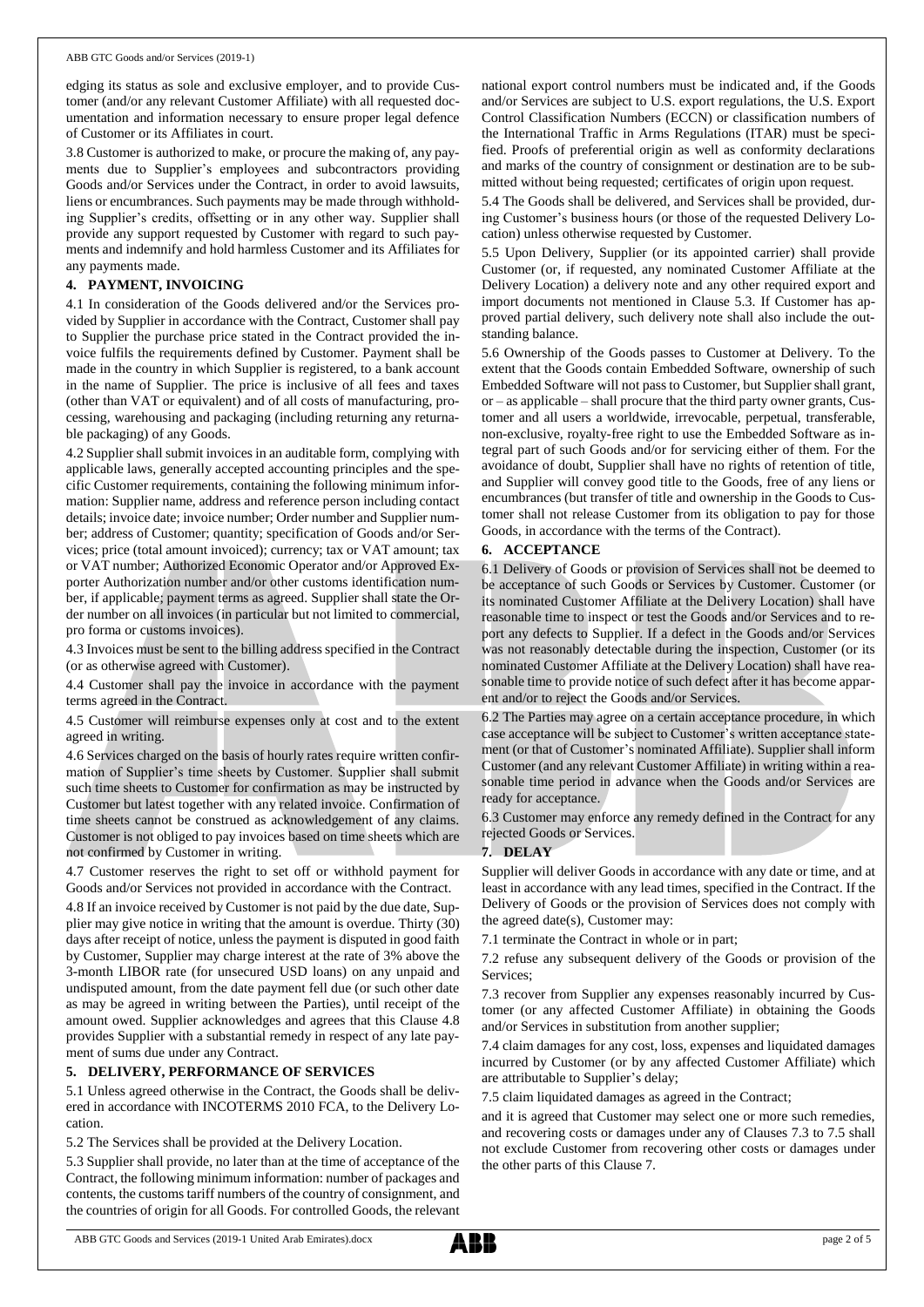# **8. WARRANTY AND REMEDIES**

8.1 Supplier warrants that the Goods and/or Services comply with the Contract, including but without limitation to Supplier's responsibilities as defined in Clause 3.1.

8.2 Supplier warrants that the Goods are new and unused at the date of Delivery and remain free from defects during the warranty period.

8.3 The warranty period is twenty four (24) months from Delivery, or as otherwise set out in the Contract.

8.4 In case of breach of any warranty which is not remedied within forty-eight (48) hours from Customer's notification, or in case of any other breach of the Contract, Customer is entitled to enforce any or all of the following remedies at its discretion and at Supplier's expense:

8.4.1 to give Supplier an opportunity to carry out any additional work necessary to ensure that the Contract is fulfilled;

8.4.2 to require Supplier promptly to repair or replace the defective Goods and/or Services;

8.4.2 to carry out (or to instruct a third party to carry out) any additional work necessary to make the Goods and/or Services comply with the Contract;

8.4.3 to refuse any further Goods and/or Services;

8.4.4 to require Supplier to indemnify and hold harmless Customer (and any relevant Customer Affiliate) for such damages as may have been sustained by Customer (or any Customer Affiliate) as a result of Supplier's breach of the Contract;

8.4.5 to terminate the Contract, and in such event:

8.4.5.1 Customer has no obligation to compensate Supplier (including paying for the Goods and/or Services which have been rejected); and

8.4.5.2 at Customer's option, Supplier shall pay back to Customer any remuneration received from Customer for the Goods and/or Services and take back the Goods at Supplier's own cost and risk; and

8.4.5.3 Customer may source equivalent replacement goods and/or services from an alternative supplier (with any incremental costs incurred in doing so being for Supplier's account).

8.5 In case of a breach of any warranty, the entire warranty period shall be restarted for the defective Goods/Services from the date the remediation is completed to Customer's satisfaction.

8.6 The rights and remedies available to Customer under the Contract are cumulative and are not exclusive of any rights or remedies available at law or in equity.

## **9. INTELLECTUAL PROPERTY RIGHTS**

9.1 Subject to Clause 9.2, Supplier hereby grants Customer and its Affiliates, or undertakes to procure that Customer and its Affiliates are granted, a worldwide, irrevocable, transferable, sub-licensable, non-exclusive, royalty-free license to use the Intellectual Property Rights in the Goods, including Embedded Software, if any.

9.2 Supplier herewith assigns to Customer (or will assign to Customer's nominated Affiliate) full ownership rights in any Intellectual Property Rights in Goods resulting from the Services. Supplier further agrees, upon Customer's request and at its cost, to take all further steps necessary to perfect Customer's ownership (or that of its nominated Affiliate) to the Intellectual Property Rights.

9.3 Intellectual Property Rights in any Goods created by or licensed to Supplier prior or outside a Contract (Pre-Existing IPR) will remain vested in Supplier (or the third party owner). To the extent that Pre-Existing IPR are embedded in any Goods resulting from the Services, Supplier grants, or undertakes to procure that the third party owner grants, Customer and its Affiliates a worldwide, irrevocable, transferable, sub-licensable, non-exclusive, royalty-free license to use the Pre-Existing IPR as part of such Goods, including the right to improve, develop, market, distribute, sublicense or otherwise use such Pre-Existing IPR.

9.4 Supplier must specify in writing and prior to Delivery all open source software contained in or used by Embedded Software, if any, and request Customer's written approval. Supplier agrees to replace at its own cost any open source software components rejected by Customer with software of at least the same quality and functionality.

9.5 If any claim is made against Customer (or any Customer Affiliate) that the Goods and/or Services infringe a third party's Intellectual Property Rights, Supplier shall at its cost, but at Customer's discretion: (i) procure for Customer, Customer's Affiliates and Customer's clients, as the case may be, the right to continue using the Goods and/or Services; (ii) modify the Goods and/or Services so they cease to be infringing; or (iii) replace the Goods and/or Services with non-infringing equivalents. Otherwise, Customer is entitled to terminate the Contract and to reclaim all sums which it, or any Customer Affiliate, has paid to Supplier thereunder.

# **10. COMPLIANCE, INTEGRITY**

10.1 Supplier shall provide the Goods and/or Services in compliance with all relevant laws, regulations, and codes of practice.

10.2 Supplier and its subcontractors must comply with the ABB List of Prohibited and Restricted Substances and report to Customer (and/or any Customer Affiliate operating at the relevant Delivery Location) the substances contained in the Goods. Supplier must also comply with the reporting and other requirements regarding Conflict Minerals made available under **[www.abb.com](http://www.abb.com/) – Supplying – Material Compliance – ABB Policy and Supplier Requirements** or otherwise and shall provide Customer (and any relevant Customer Affiliate) with documents, certificates and statements as requested. Any statement made by Supplier to Customer (whether directly or indirectly) with regard to materials used for or in connection with the Goods and/or Services will be deemed to be a representation under the Contract.

10.3 Supplier represents and warrants that it is and will remain fully compliant with all applicable trade and customs laws, regulations, instructions, and policies, including, but not limited to, satisfying all necessary clearance requirements, proofs of origin, export and import licenses and exemptions from, and making all proper filings with appropriate governmental bodies and/or disclosures relating to the provision of services, the release or transfer of goods, hardware, software and technology.

10.4 No material or equipment included in or used for the Goods and/or Services must originate from any company or country listed in any relevant embargo issued by the authority in the country where the Goods and/or Services will be used, or by an authority otherwise having influence over the equipment and material forming part of the Goods and/or Services. If any of the Goods and/or Services are or will be subject to export restrictions, it is Supplier's responsibility to promptly inform Customer (and any relevant Customer Affiliate) in writing of the particulars of such restrictions.

10.5 Each Party warrants that it will not, directly or indirectly, and that each has no knowledge that other persons will, directly or indirectly, make any payment, gift or other commitment to its customers, to government officials or to agents, directors and employees of each Party, or any other party, in a manner contrary to applicable laws (including but not limited to the U. S. Foreign Corrupt Practices Act, the UK Bribery Act 2010 and, where applicable, legislation enacted by member states and signatories implementing the OECD Convention Combating Bribery of Foreign Officials), and shall comply with all relevant laws, regulations, ordinances and rules regarding bribery and corruption. Nothing in the Contract will render either Party or any of its Affiliates liable to reimburse the other for any such consideration given or promised.

10.6 Supplier herewith acknowledges and confirms that Supplier has received a copy of ABB's Code of Conduct and ABB's Supplier Code of Conduct or has been provided information on how to access both ABB Codes of Conduct online under **[www.abb.com/Integrity](http://www.abb.com/Integrity)**. Supplier agrees to perform its contractual obligations in accordance with both ABB Codes of Conduct.

10.7 ABB has established reporting channels where Supplier and its employees may report suspected violations of applicable laws, policies or standards of conduct (Web portal: **[www.abb.com/Integrity](http://www.abb.com/Integrity) – Reporting Channels**; contact details specified on this Web portal), and Supplier shall ensure that such reporting channels are used to report any suspected violations.

10.8 Any violation of an obligation contained in this Clause 10 is a material breach of the Contract and entitles the other Party to terminate

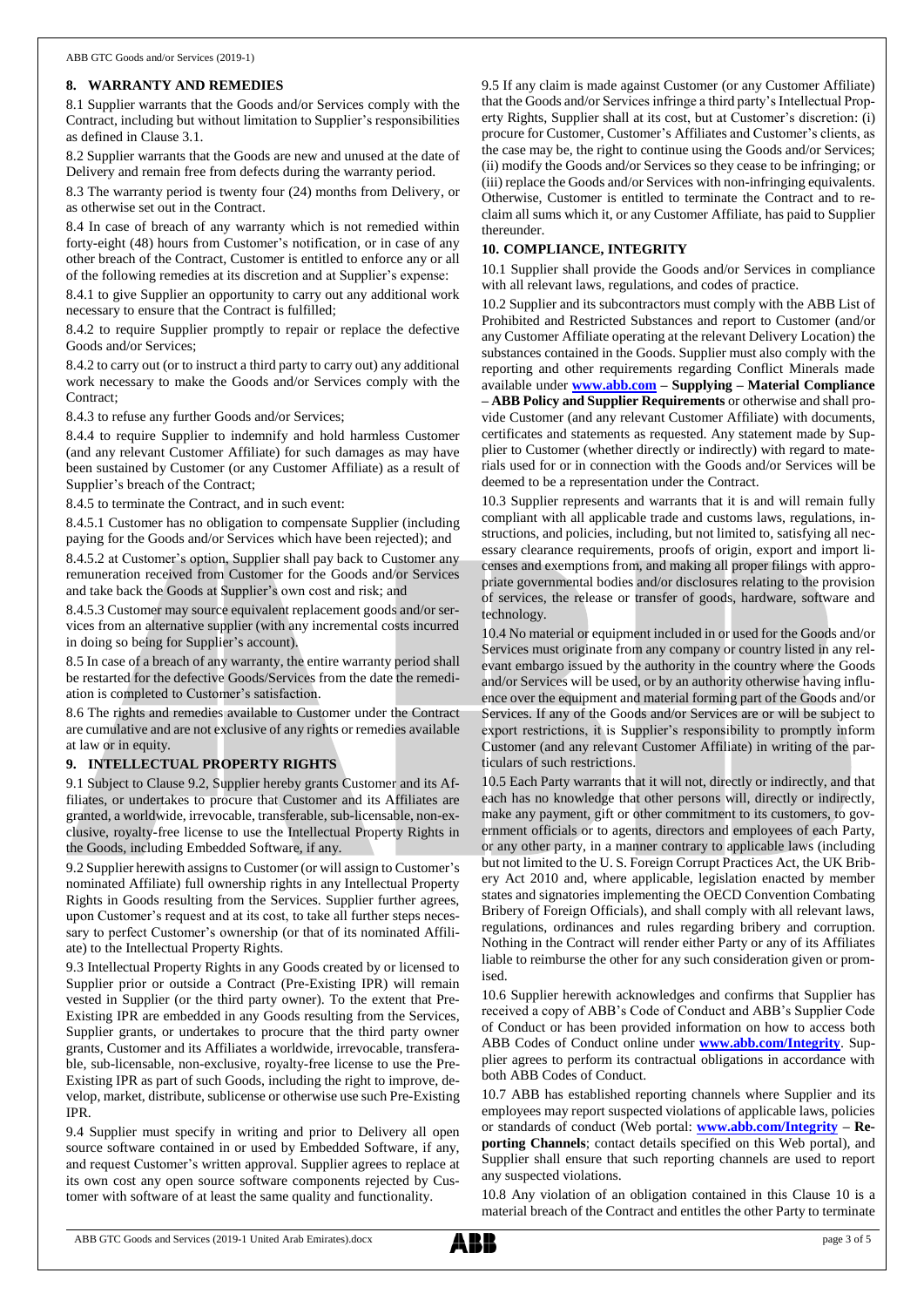#### ABB GTC Goods and/or Services (2019-1)

the Contract with immediate effect and without prejudice to any further rights or remedies available thereunder or at law. Notwithstanding anything to the contrary in the Contract, Supplier shall, without any limitations, indemnify and hold harmless Customer (and any affected Customer Affiliate) for all liabilities, damages, cost or expenses incurred as a result of any such violation and/or termination of the Contract, or arising from export restrictions concealed by Supplier.

# **11. CONFIDENTIALITY, DATA SECURITY,**

## **DATA PROTECTION**

11.1 Supplier shall keep in strict confidence all Customer Data and any other information concerning Customer's or its Affiliates' business, their products and/or their technologies which Supplier obtains in connection with the Goods and/or Services to be provided (whether before or after acceptance of the Contract). Supplier shall restrict disclosure of such confidential material to such of its employees, agents or subcontractors or other third parties as need to know the same for the purpose of the provision of the Goods and/or Services to Customer. Supplier shall ensure that such employees, agents, subcontractors or other third parties are subject to and comply with the same obligations of confidentiality as applicable to Supplier and will be liable for any unauthorized disclosures.

11.2 Supplier shall apply appropriate safeguards, adequate to the type of Customer Data to be protected, against the unauthorised access or disclosure of Customer Data and protect such Customer Data in accordance with the generally accepted standards of protection in the related industry, or in the same manner and to the same degree that it protects its own confidential and proprietary information – whichever standard is higher. Supplier may disclose confidential information to Permitted Additional Recipients (which means Supplier's authorised representatives, including auditors, legal counsel, consultants and advisors) provided always that: (i) such information is disclosed on a strict need-toknow basis; and (ii) such Permitted Additional Recipients sign with Supplier a confidentiality agreement with terms substantially similar hereto or, where applicable, are required to comply with codes of professional conduct ensuring confidentiality of such information. Supplier shall comply with, and ensure that the Permitted Additional Recipients comply with, any security procedure, policy or standard provided to Supplier by Customer or any of its Affiliates from time to time, and in particular with the ABB Cyber Security Requirements for Suppliers as made available under **[www.abb.com/Supplying/Cybersecu](http://www.abb.com/Supplying/Cybersecurity)[rity](http://www.abb.com/Supplying/Cybersecurity)**, or as otherwise set out in the Contract.

11.3 Supplier must not: (i) use Customer Data for any other purposes than for providing the Goods and/or Services; or (ii) reproduce the Customer Data in whole or in part in any form except as may be required by the Contract; or (iii) disclose Customer Data to any third party, except to Permitted Additional Recipients or with the prior written consent of Customer.

11.4 Supplier shall install and update at its own cost adequate virus protection software and operating system security patches for all computers and software utilized in connection with providing the Goods and/or Services.

11.5 Supplier shall inform Customer (and any affected Customer Affiliate) without delay about suspicion of breaches of data security or other serious incidents or irregularities regarding any Customer Data.

11.6 Supplier agrees that Customer (and any affected Customer Affiliate) may provide any information received from Supplier to other Affiliates of Customer and to third parties.

### 11.7 **Protection of Personal Data**

11.7.1 If Customer discloses Personal Data to Supplier, Supplier shall comply with all applicable data protection laws and regulations.

11.7.2 Supplier shall apply appropriate physical, technical and organizational measures to ensure a level of security of Personal Data appropriate to the respective risk and the ability to ensure the ongoing confidentiality, integrity, availability and resilience of processing systems and services.

11.7.3 Supplier agrees that it will not withhold or delay its consent to any changes to this Clause 11 which in Customer's or its Affiliates' reasonable opinion are required to be made in order to comply with applicable data protection laws and regulations and/or with guidelines

and advice from any competent supervisory authority, and agrees to implement any such changes at no additional cost to Customer.

11.7.4 Supplier acknowledges that the processing of Personal Data in accordance with the Contract may require the conclusion of additional data processing or data protection agreements with Customer or its Affiliates. To the extent such additional agreements are not initially concluded as part of the Contract, Supplier, its relevant Affiliates or subcontractors shall upon Customer's request promptly enter into any such agreement(s), as designated by Customer and as required by mandatory law or a competent data protection or other competent authority.

## **12. LIABILITY AND INDEMNITY**

12.1 Without prejudice to applicable mandatory law, Supplier shall, without any limitations, indemnify and hold harmless Customer, and any affected Customer Affiliate, for all liabilities, damages, cost, losses or expenses incurred by Customer (or such Customer Affiliate) as a result of Supplier's breach of the Contract. Supplier shall, without any limitations, indemnify and hold harmless Customer and each relevant Customer Affiliate for any claim made by a third party against Customer (or such Customer Affiliate) in connection with the Goods and/or Services, including but without limitation to claims that such Goods and/or Services infringe a third party's Intellectual Property Rights. Upon Customer's request Supplier shall defend Customer (or any relevant Customer Affiliate) against any third party claims.

12.2 Supplier is responsible for the control and management of all of its employees, suppliers and/or subcontractors, and it is responsible for their acts or omissions as if they were the acts or omissions of Supplier. 12.3 Supplier shall maintain in force, and upon request provide evidence of, adequate liability insurance and statutory worker's compensation/employer's liability insurance with reputable and financially sound insurers, which however will not relieve Supplier from any liability towards Customer (or any Customer Affiliate). The insured amount cannot be considered as limitation of liability.

12.4 Customer reserves the right to set off any claims under a Contract against any amounts owed to Supplier.

## **13. TERMINATION**

13.1 Customer may terminate the Contract for convenience in whole or in part by giving Supplier thirty (30) calendar days written notice. In such event Customer shall pay to Supplier the value of the delivered but unpaid Goods and/or Services (provided that such Goods and/or Services otherwise comply with the Contract) and proven direct costs reasonably incurred by Supplier for undelivered Goods and/or Services, however in no event more than the price for the Goods and/or Services agreed under the Contract. No further compensation will be due to Supplier.

13.2 In the event of Supplier's breach of the Contract, Customer is entitled to terminate the Contract in accordance with Clause 8.4.

13.3 Customer may terminate the Contract with immediate effect by notice in writing in the event that: (i) an interim order is applied for or made, or a voluntary arrangement approved, or a petition for a bankruptcy order is presented or a bankruptcy order is made against Supplier; or (ii) any circumstances arise which entitle the court or a creditor to appoint a receiver or administrator or to make a winding-up order; or (iii) other similar action is taken against or by Supplier by reason of its insolvency or in consequence of debt; or (iv) there is a change of control of Supplier.

13.4 Upon termination Supplier shall immediately and at Supplier's expense return to Customer (or Customer's Affiliate) all Customer or Customer Affiliate property (including any Customer Data, documentation, and transfer of Intellectual Property Rights) then under Supplier's control and provide Customer (or its nominated Affiliate) with the complete documentation about the Goods and/or Services.

### **14. FORCE MAJEURE**

14.1 Neither Party (nor any Customer Affiliate receiving the Goods and/or Services) will be liable for any delay or failure to perform its obligations under a Contract if the delay or failure results from an event of Force Majeure. **Force Majeure** means an event that was not fore-

ABB GTC Goods and Services (2019-1 United Arab Emirates).docx page 4 of 5